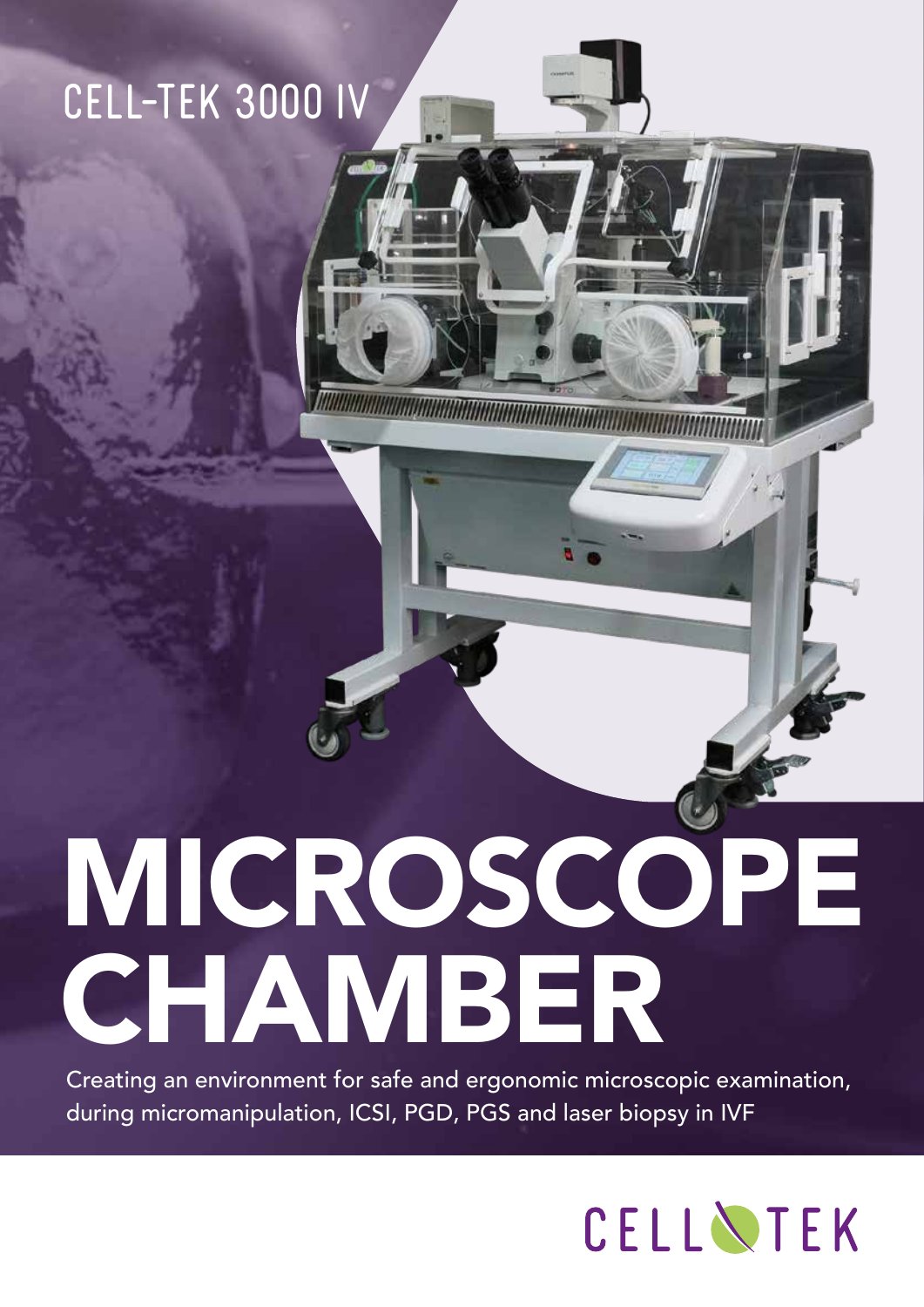# 3000 IV CELL NTEK

The chamber accepts most conventional manufactured inverted tissue culture microscopes with manipulators and ancillary equipment.

All instruments in the chamber are maintained under optimum conditions of temperature,  $CO<sub>2</sub>$  and humidity and not influenced by air flow from ducts and other ambient air. The circulated airflow removes the need for metal or glass warming plates.

Provides a filtered and VOC free environment through UV photo-catalytic oxidization together with HEPA and carbon filter.

The Cell-Tek 3000 IV chamber allows the scientist time to safely carry out procedures such as:

- **ICSI** (Intracytoplasmic Sperm Injection)
- **PGD** (Pre-implantation Genetic Diagnosis)
- **EMBRYO BIOPSY**
- **ASSISTED HATCHING**
- **EMBRYO ASSESSMENT AT HIGH** MICROSCOPE MAGNIFICATION











All of these techniques require maximum stability of the specimen in the dishes or anywhere on the microscope stage. To provide stability the Cell-Tek 3000 IV is supplied standard with a proprietary low profile anti-vibration plate to suit most standard microscopes and models.



Tissue being observed in the CELL-TEK 3000 IV chamber is assured of the cleanest filtered and VOC free, circulated air. Its closed environment is virtually uninfluenced by ambient lab conditions that are often subject to toxic fumes like VOC and hydrocarbons stemming from paint, motor vehicles and general HVAC systems.

<u> IIIIIIIIIIIIIIIIIIIIIIIII</u>

The CELL-TEK chamber incorporates in its airflow system a UV Photocatalytic Oxidisation Technology where no UV light is visible to operator or specimen exposure, combined with specially formulated high grade carbon and finite HEPA filters, a unique environmental air cleaning combination not previously seen in ART work stations.

For stability and mobility the Cell-Tek 3000 IV is situated on a rigid powder coated steel frame located on 4 castors with additional foot operated lift locks securing the instrument when in normal operating position.

*See separate brochure for required and optional accessories for Cell-Tek chambers*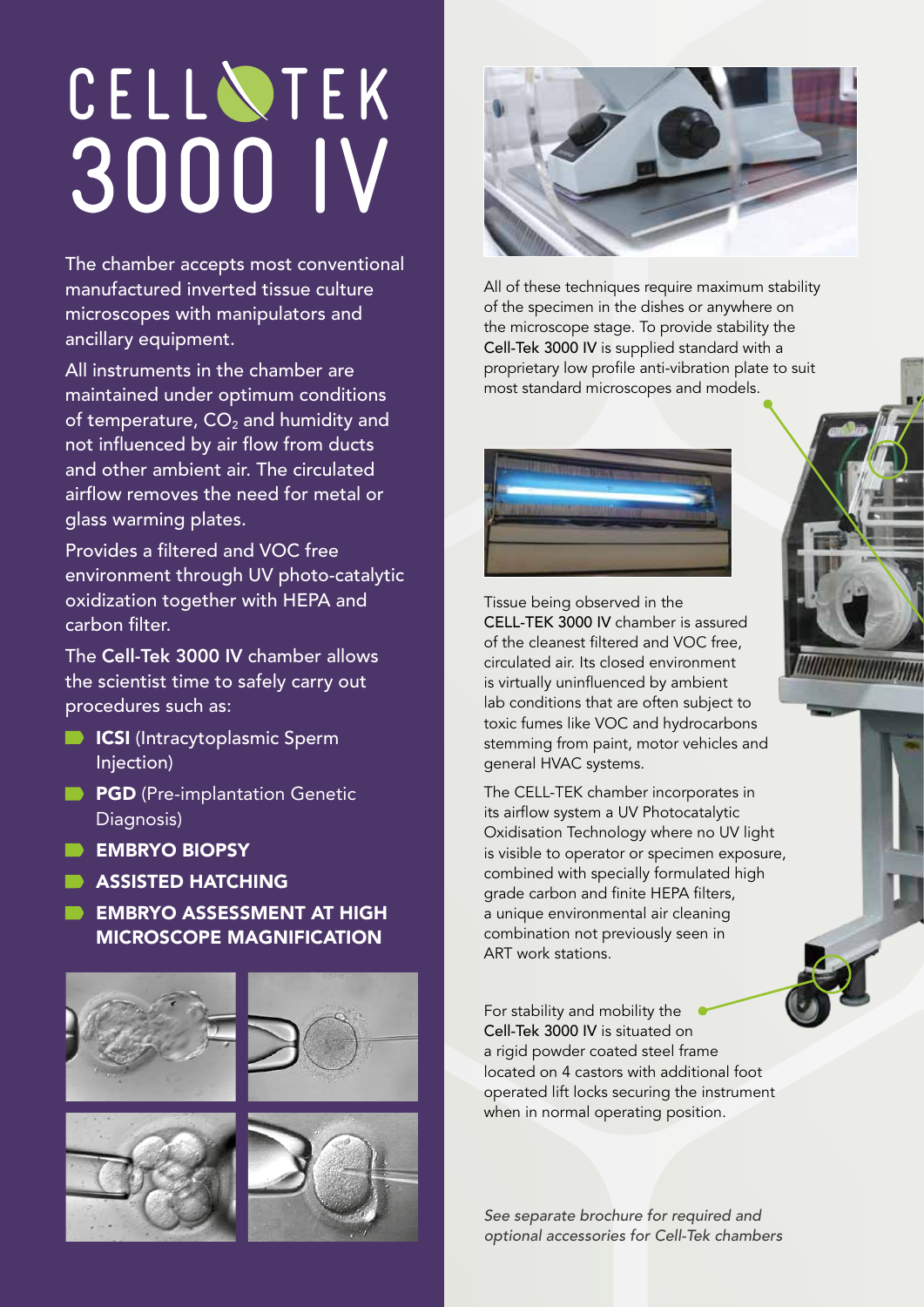Accessibility to the instrumentation within the chamber is provided by four hinged access doors in optimum positions at the top and front as well as two sliding iris arm ports providing hand entry to the semi-sealed environment during manipulation techniques.

The hinged top access doors allow for easy access to needles and needle holders of any selected manipulation system to allow holders to be taken out of the canopy to be replaced or exchanged.





Fitting a microscope and ancillary equipment is easy via the large removable front section of the chamber.

Optional swing-out shelf modules can be located on either side of the canopy providing for storage of outgassed dishes or multiple welled plates. Specimens can also be introduced and stored on these shelves within easy access through the sliding arm ports.

The parameters of temperature,  $CO<sub>2</sub>$  gas concentration and humidity can be set or switched on/off via the large touch screen.



The touch screen controls have three levels of user access and display a graphic trend screen and CSV log files downloadable to memory stick.

Controlled humidification within the chamber is possible by filling pre-filtered/sterile water in the special evaporation tray. Relative humidity (RH) set point to maximum 70% can be selected or switched off totally on the touch screen.

As all equipment used in these procedures is located internally, specimens are not affected by drafts from air conditioning ducts or unstable air environment typically found in laminar flow or biological safety cabinets.



### GIVE EMBRYOS THEIR BEST CHANCE, WORK IN A CELL-TEK 3000 IV